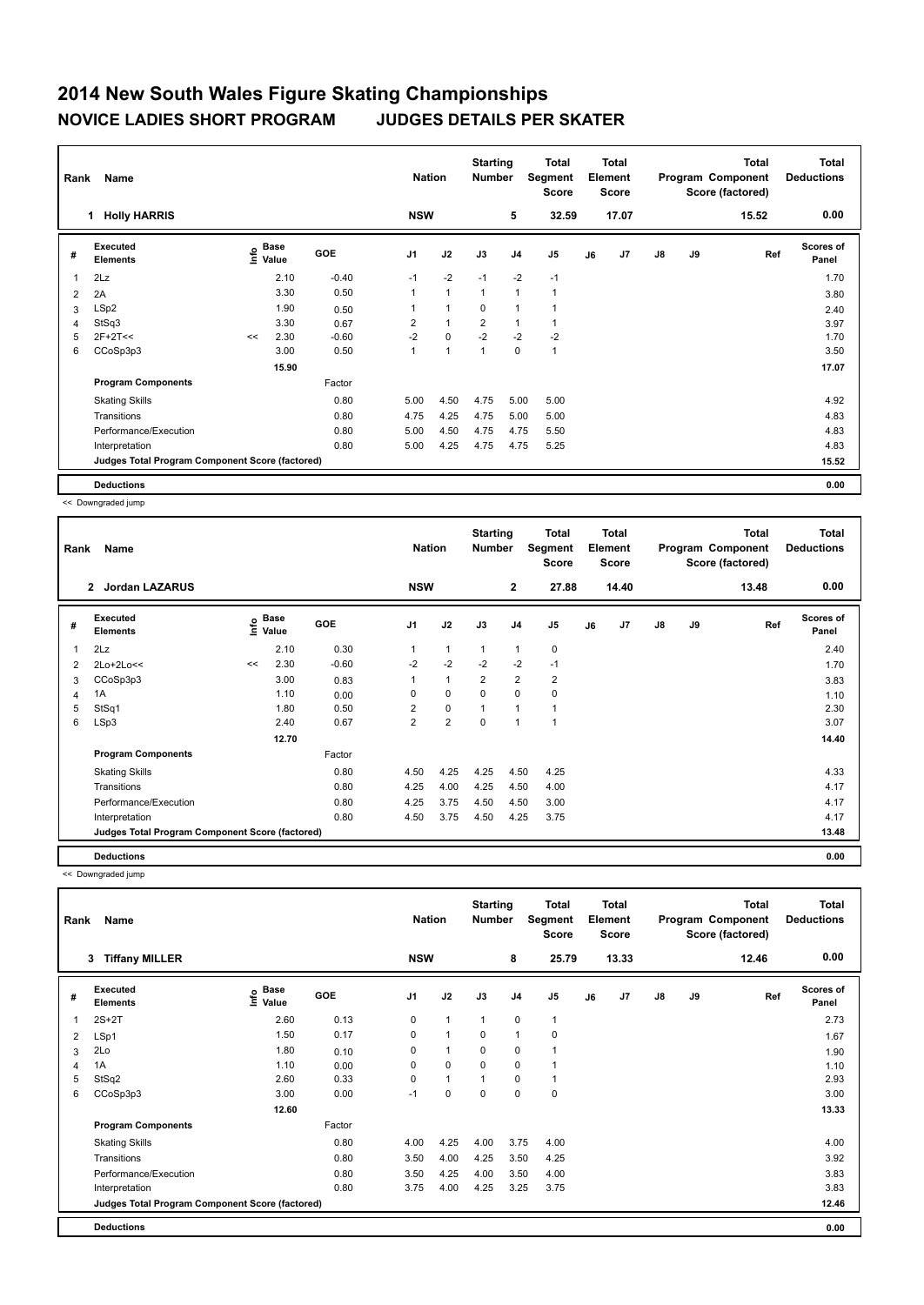## **2014 New South Wales Figure Skating Championships NOVICE LADIES SHORT PROGRAM JUDGES DETAILS PER SKATER**

| Rank           | Name                                            |   | <b>Nation</b>               |            | <b>Starting</b><br><b>Number</b> | Total<br>Segment<br><b>Score</b> | <b>Total</b><br>Element<br><b>Score</b> |                |                |    | <b>Total</b><br>Program Component<br>Score (factored) | <b>Total</b><br><b>Deductions</b> |    |       |                           |
|----------------|-------------------------------------------------|---|-----------------------------|------------|----------------------------------|----------------------------------|-----------------------------------------|----------------|----------------|----|-------------------------------------------------------|-----------------------------------|----|-------|---------------------------|
|                | 4 Shania SIME                                   |   |                             |            | <b>NSW</b>                       |                                  |                                         | 1              | 24.87          |    | 12.53                                                 |                                   |    | 12.34 | 0.00                      |
| #              | Executed<br><b>Elements</b>                     |   | Base<br>$\frac{6}{5}$ Value | <b>GOE</b> | J <sub>1</sub>                   | J2                               | J3                                      | J <sub>4</sub> | J5             | J6 | J7                                                    | $\mathsf{J}8$                     | J9 | Ref   | <b>Scores of</b><br>Panel |
| $\overline{1}$ | 2F                                              |   | 1.90                        | 0.00       | 0                                | $\mathbf{1}$                     | 0                                       | 0              | $\pmb{0}$      |    |                                                       |                                   |    |       | 1.90                      |
| $\overline{2}$ | 2Lze+2Lo<                                       | e | 2.80                        | $-0.40$    | $-1$                             | $-2$                             | $-1$                                    | $-2$           | $-1$           |    |                                                       |                                   |    |       | 2.40                      |
| 3              | LSp1                                            |   | 1.50                        | 0.33       |                                  | $\mathbf 0$                      | 0                                       | $\overline{2}$ | $\mathbf{1}$   |    |                                                       |                                   |    |       | 1.83                      |
| $\overline{4}$ | 1A                                              |   | 1.10                        | 0.00       | 0                                | $\overline{1}$                   | $\mathbf 0$                             | $\mathbf 0$    | $\mathbf 0$    |    |                                                       |                                   |    |       | 1.10                      |
| 5              | StSq1                                           |   | 1.80                        | 0.00       | 0                                | $\mathbf 0$                      | $\mathbf 0$                             | $\mathbf 0$    | $\pmb{0}$      |    |                                                       |                                   |    |       | 1.80                      |
| 6              | CCoSp3p3                                        |   | 3.00                        | 0.50       | 1                                | $\overline{1}$                   | $\overline{2}$                          | $\overline{ }$ | $\overline{1}$ |    |                                                       |                                   |    |       | 3.50                      |
|                |                                                 |   | 12.10                       |            |                                  |                                  |                                         |                |                |    |                                                       |                                   |    |       | 12.53                     |
|                | <b>Program Components</b>                       |   |                             | Factor     |                                  |                                  |                                         |                |                |    |                                                       |                                   |    |       |                           |
|                | <b>Skating Skills</b>                           |   |                             | 0.80       | 4.25                             | 4.00                             | 4.00                                    | 4.00           | 3.75           |    |                                                       |                                   |    |       | 4.00                      |
|                | Transitions                                     |   |                             | 0.80       | 4.00                             | 3.75                             | 3.75                                    | 3.75           | 3.75           |    |                                                       |                                   |    |       | 3.75                      |
|                | Performance/Execution                           |   |                             | 0.80       | 4.00                             | 3.75                             | 4.00                                    | 3.50           | 3.50           |    |                                                       |                                   |    |       | 3.75                      |
|                | Interpretation                                  |   |                             | 0.80       | 4.25                             | 3.75                             | 3.75                                    | 3.50           | 4.25           |    |                                                       |                                   |    |       | 3.92                      |
|                | Judges Total Program Component Score (factored) |   |                             |            |                                  |                                  |                                         |                |                |    |                                                       |                                   |    |       | 12.34                     |
|                | <b>Deductions</b>                               |   |                             |            |                                  |                                  |                                         |                |                |    |                                                       |                                   |    |       | 0.00                      |

< Under-rotated jump e Wrong edge

| Rank | Name                                            |                              |         | <b>Nation</b>  |              | <b>Starting</b><br><b>Number</b> |                | <b>Total</b><br>Segment<br><b>Score</b> |    | <b>Total</b><br>Element<br><b>Score</b> |               |    | Total<br>Program Component<br>Score (factored) | Total<br><b>Deductions</b> |
|------|-------------------------------------------------|------------------------------|---------|----------------|--------------|----------------------------------|----------------|-----------------------------------------|----|-----------------------------------------|---------------|----|------------------------------------------------|----------------------------|
|      | <b>Briitany ELLIOTT</b><br>5                    |                              |         | <b>NSW</b>     |              |                                  | 6              | 24.00                                   |    | 12.80                                   |               |    | 11.20                                          | 0.00                       |
| #    | <b>Executed</b><br><b>Elements</b>              | <b>Base</b><br>lnfo<br>Value | GOE     | J <sub>1</sub> | J2           | J3                               | J <sub>4</sub> | J <sub>5</sub>                          | J6 | J7                                      | $\mathsf{J}8$ | J9 | Ref                                            | <b>Scores of</b><br>Panel  |
| 1    | 1A                                              | 1.10                         | 0.00    | 0              | $\mathbf 0$  | $\mathbf 0$                      | $\mathbf 0$    | 0                                       |    |                                         |               |    |                                                | 1.10                       |
| 2    | $2F+2Lo$                                        | 3.70                         | $-0.60$ | $-2$           | $-2$         | $-2$                             | $-2$           | $-2$                                    |    |                                         |               |    |                                                | 3.10                       |
| 3    | LSp2                                            | 1.90                         | 0.00    | 0              | $\mathbf 0$  | 0                                | 0              | 0                                       |    |                                         |               |    |                                                | 1.90                       |
| 4    | 2Lz                                             | 2.10                         | $-0.20$ | $-1$           | $\mathbf{1}$ | $-1$                             | 0              | $-1$                                    |    |                                         |               |    |                                                | 1.90                       |
| 5    | CCoSp3p3                                        | 3.00                         | 0.00    | $\Omega$       | $\mathbf 0$  | $\mathbf{1}$                     | $\mathbf 0$    | $-1$                                    |    |                                         |               |    |                                                | 3.00                       |
| 6    | StSq1                                           | 1.80                         | 0.00    | $-1$           | 0            | 0                                | $\mathbf 0$    | 0                                       |    |                                         |               |    |                                                | 1.80                       |
|      |                                                 | 13.60                        |         |                |              |                                  |                |                                         |    |                                         |               |    |                                                | 12.80                      |
|      | <b>Program Components</b>                       |                              | Factor  |                |              |                                  |                |                                         |    |                                         |               |    |                                                |                            |
|      | <b>Skating Skills</b>                           |                              | 0.80    | 3.50           | 3.75         | 3.50                             | 3.75           | 3.25                                    |    |                                         |               |    |                                                | 3.58                       |
|      | Transitions                                     |                              | 0.80    | 3.25           | 3.50         | 3.75                             | 3.50           | 3.00                                    |    |                                         |               |    |                                                | 3.42                       |
|      | Performance/Execution                           |                              | 0.80    | 3.25           | 3.50         | 3.75                             | 3.75           | 3.00                                    |    |                                         |               |    |                                                | 3.50                       |
|      | Interpretation                                  |                              | 0.80    | 3.50           | 3.25         | 3.75                             | 4.00           | 2.75                                    |    |                                         |               |    |                                                | 3.50                       |
|      | Judges Total Program Component Score (factored) |                              |         |                |              |                                  |                |                                         |    |                                         |               |    |                                                | 11.20                      |

**Deductions 0.00**

**Total Deductions Total Program Component Score (factored) Total Element Score Total Segment Score Starting Rank Name Nation Number # Executed Elements Base Value GOE J1 J2 J3 J4 J5 J6 J7 J8 J9 Scores of Panel** 1 1.50 -0.30 0 -1 -1 -1 -1 **Ref**  2Lze e 1.20 **Info 6 Romy GROGAN NSW 7 22.53 10.27 12.26 0.00** 2 2F<<+2T << 1.80 -0.40 -2 0 -2 -2 -2 1.40 3 CCoSp3p2 2.50 0.00 0 1 0 0 0 2.50 4 1A 1.10 0.00 1 0 0 0 0 1.10 5 StSqB 1.50 0.00 0 0 0 0 1 1.50 6 LSp3 2.40 0.17 0 1 1 0 0 2.57  **10.80 10.27 Program Components**  Skating Skills 3.75 3.75 4.00 3.75 4.00 Factor 0.80 3.75 4.00 3.75 3.75 4.00 3.83 Transitions 0.80 3.50 3.75 3.75 3.75 3.50 3.67 Performance/Execution 0.80 4.00 4.00 4.00 3.50 4.00 4.00 Interpretation 0.80 4.00 3.50 4.00 3.50 4.25 3.83 **Deductions 0.00 Judges Total Program Component Score (factored) 12.26**

<< Downgraded jump e Wrong edge